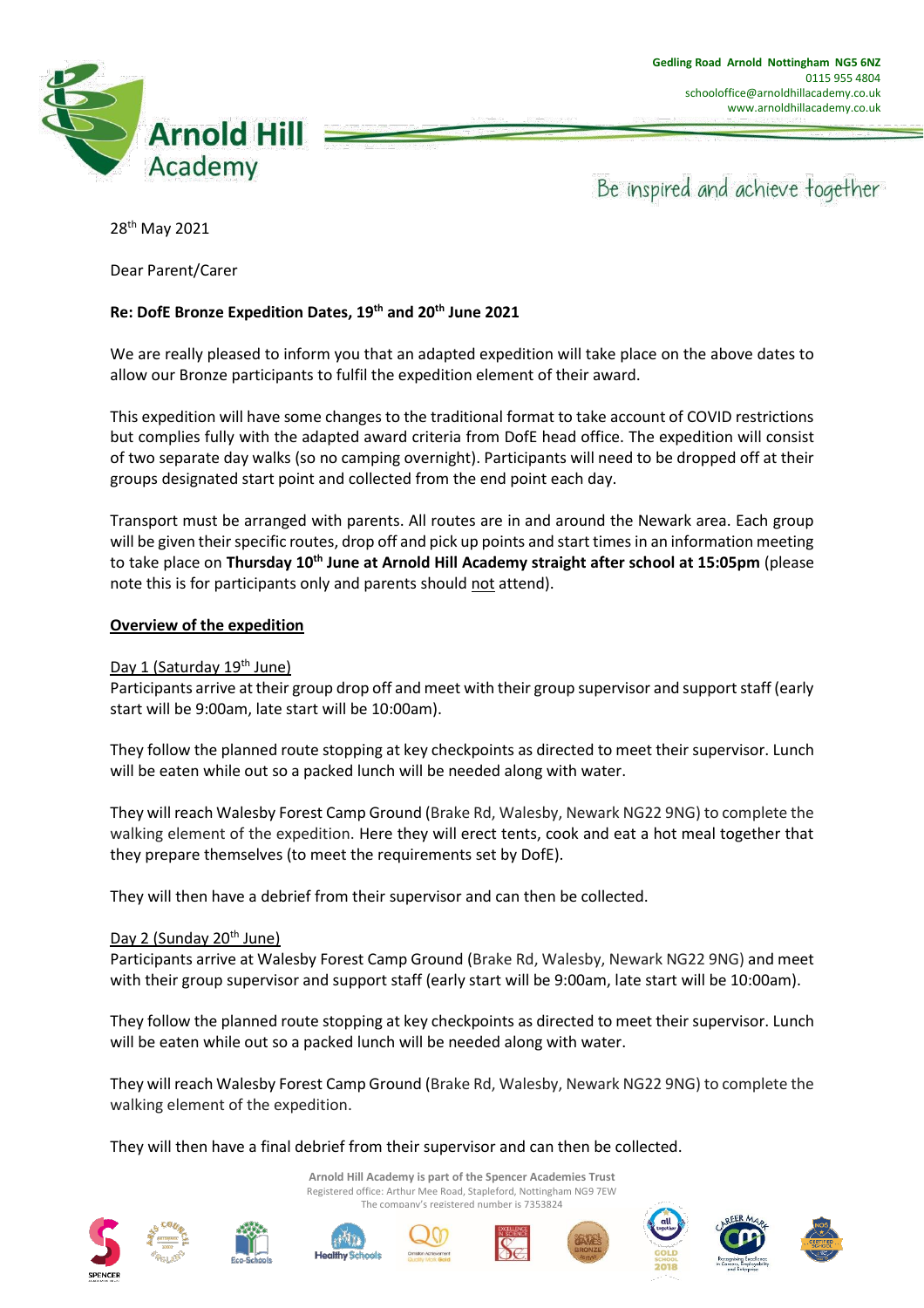We have also arranged for the groups to have the afternoon of Friday 18<sup>th</sup> June off timetable to allow for some refresher training and preparation checks. This will be supported by some on-line learning that all participants must also engage with. We expect this training will be completed by 16:00pm.

# **Equipment**

Many of you have already rented equipment but most of this is now no longer needed. Please return any equipment to the year group bubble base as soon as possible. Once we receive this a refund of any deposits and rentals will be made. No tents or stoves etc will be needed, this will be provided.

For the expedition participants will need a day walking back pack large enough to hold the items below;

- − Waterproofs (jacket and trousers)
- − Spare warm jumper/fleece
- − Spare socks
- − Personal first kit
- − Torch and whistle
- − Packed lunch and snacks for the walk
- − A boil in the bag type hot meal to prepare and eat on day 1 (e.g. Wayfarer) and cutlery to eat it with.
- − Water bottle(s) to carry at least 1ltr (water will be available during the walk if top ups are needed)
- − Sunscreen

Please ensure any allergies and medical needs are included in the consent details, and medication, as needed, is either taken before the activity or is carried on the day for self-medication. Supervisors cannot be responsible for carrying or administering medication.

## Bronze into new Silver Award

Some participants from this Bronze cohort have already started their Silver award. This walk will be used as their practice walk for Silver and as a result will be recorded differently when assessment takes place. If you would like to move to the Silver award it is really important that we know prior to the 10<sup>th</sup> June information evening. Please contact me if you would like more information about this. Participants must have completed at least one of the sections at Bronze to be able to do this.

## Finance

We are looking to reimburse a proportion of the costs paid as a result of the changes made. Once we have the final costs for the expedition we will look to make payments via SCOPAY.

If there are questions about the information contained here please feel free to contact me. More information will be given to the participants regarding routes etc in the information meeting on Thursday 10<sup>th</sup> June. Can I encourage you to log in to the eDofE site/app and keep the records and any assessor reports up to date.